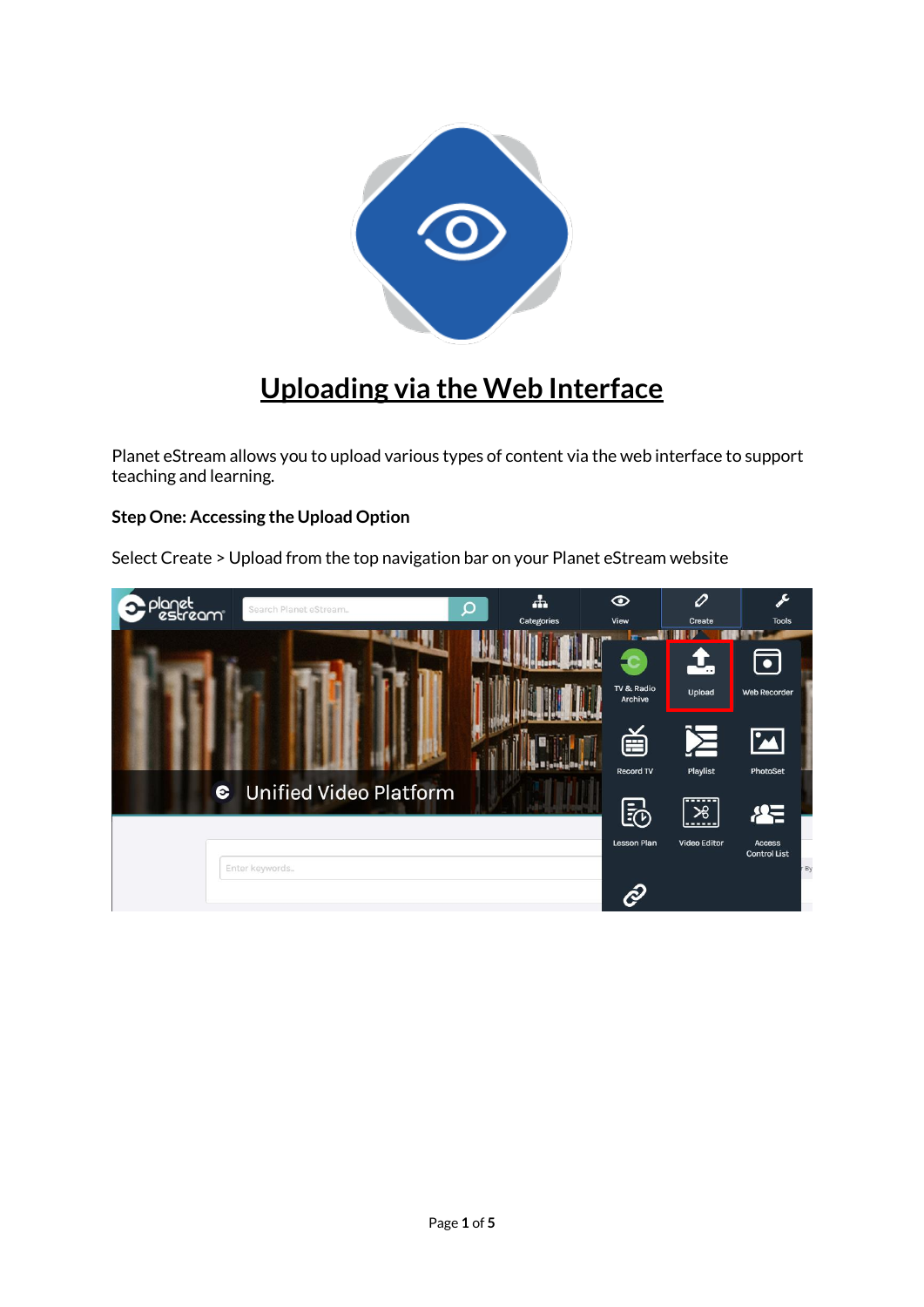You will then be presented with four options depending on your permissions. You can upload video and/or audio files as well as uploading documents such as PDFs and PowerPoint presentations. In addition, you can add external links to online resources and embed YouTube videos to be viewed within eStream.



## **Step Two: Selecting Content**

To begin uploading content to your eStream site, you can either click on the specific content type or drag and drop a file on to the content area; you are able to upload multiple files at the same time. In this case a video is being added. Once you have selected the file which you would like to upload, you will be presented with various meta-data upload options. You may not see all of these, depending on your Planet eStream permissions.

| Use filename for title<br>Details     |                                                                   |
|---------------------------------------|-------------------------------------------------------------------|
|                                       | Options                                                           |
| Title                                 | Select the Publishing Policy for the Recording to be<br>added to. |
| Leave blank to use file name as title | Global Content                                                    |
| Description                           |                                                                   |
|                                       | Select to make the content private                                |
|                                       | Private                                                           |
|                                       | Select Categories to add this item to                             |
| Tags                                  | <b>Select Categories</b>                                          |
|                                       | Select to mark this item as under the ERA                         |
|                                       | Licence (ERA Licence)                                             |
| Staff Only*                           | ERA Content                                                       |
| yes $\Box$ no                         | Media Profile                                                     |
| External access                       | High Definition (Video 1600Kbps, Audio 128Kbps)                   |
| yes $\Box$ no $\Box$                  |                                                                   |
| Certification                         | Set expiry date for media                                         |
| PG 2 12 15 18<br>U                    | dd/mm/yyyy                                                        |
| Licence                               |                                                                   |
| Please Select                         | ٠                                                                 |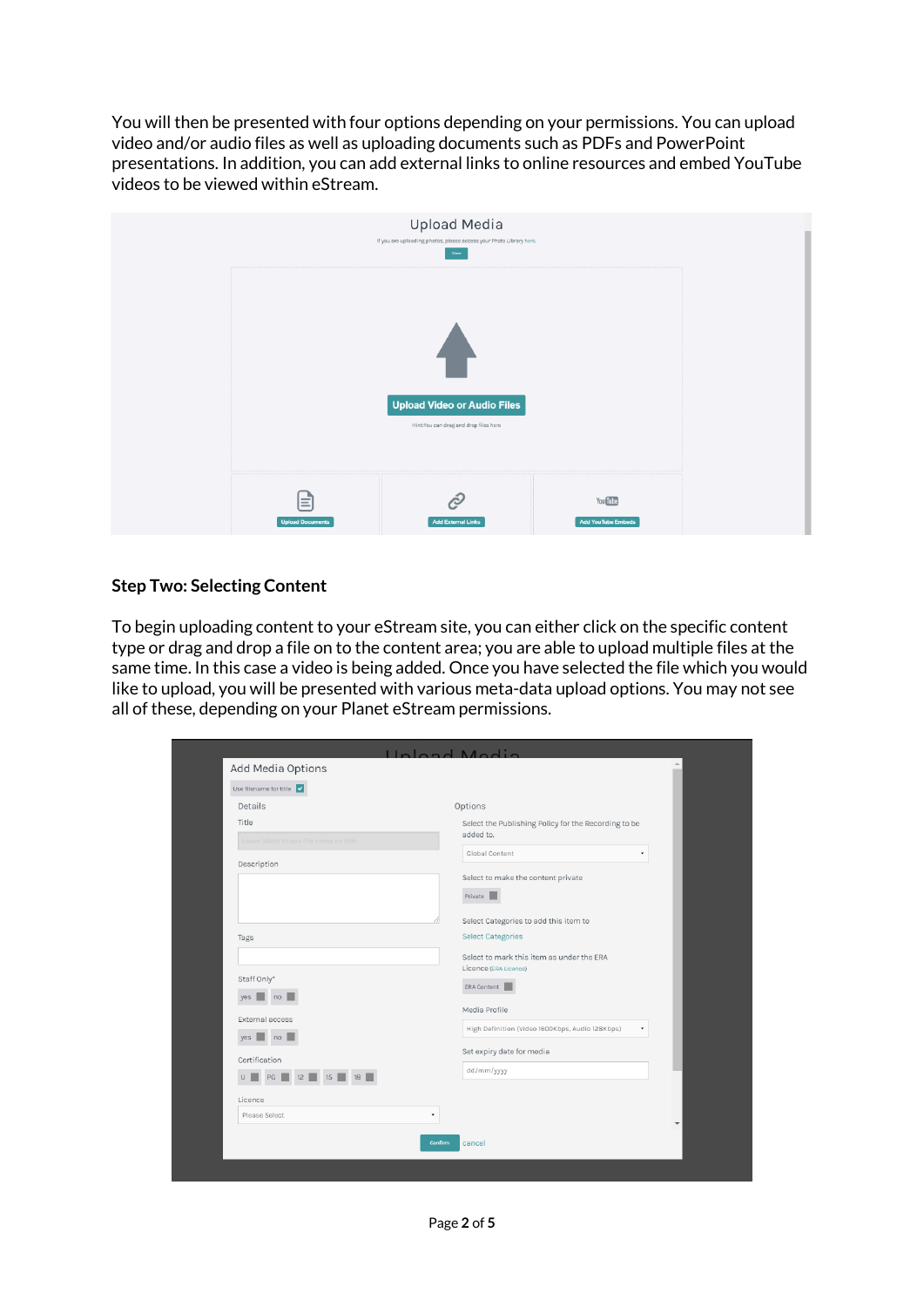By default, the filename will be used for the title. To change this, unticking the checkbox allows you freely enter a title for the video. You will want to do this if uploading files directly from a mobile device, as they rarely have useful file names.

| Add Media Options      |
|------------------------|
| Use filename for title |
| Details                |
| Title                  |
| Wildlife               |
|                        |

Next, you may need to fill in additional meta-data fields such as certification or staff only, these differ on a user-by-user so don't be concerned if you don't see them. On the right-hand side of the window you will want to categorise your content. Typically, this is done by subject but doesn't need to be. Ticking private makes the content private to you only. Once finished select **Confirm**.

| Options<br>Select the Publishing Policy for the Recording to be<br>added to.<br>Wildlife<br>Global Content<br>۰<br>Select to make the content private<br>A collection of footage from various wild animals<br>Private<br>Select Categories to add this item to<br><b>Select Categories</b><br>Animals, Wildlife<br>Select to mark this item as under the ERA<br>Licence (ERA Licence)<br>ERA Content<br>$no$ $\vee$<br>yes<br>Media Profile<br>High Definition (Video 1600Kbps, Audio 128Kbps)<br>no<br>Set expiry date for media<br>dd/mm/yyyy<br>U<br>PG<br>12<br>է<br>15<br>18<br>Please Select<br>٠ |                        |  |  |  |  |
|---------------------------------------------------------------------------------------------------------------------------------------------------------------------------------------------------------------------------------------------------------------------------------------------------------------------------------------------------------------------------------------------------------------------------------------------------------------------------------------------------------------------------------------------------------------------------------------------------------|------------------------|--|--|--|--|
| Details<br>Title<br>Description<br>Tags<br>Staff Only*<br>External access<br>$yes$ $\vee$<br>Certification<br>Licence                                                                                                                                                                                                                                                                                                                                                                                                                                                                                   | Add Media Options      |  |  |  |  |
|                                                                                                                                                                                                                                                                                                                                                                                                                                                                                                                                                                                                         | Use filename for title |  |  |  |  |
|                                                                                                                                                                                                                                                                                                                                                                                                                                                                                                                                                                                                         |                        |  |  |  |  |
|                                                                                                                                                                                                                                                                                                                                                                                                                                                                                                                                                                                                         |                        |  |  |  |  |
|                                                                                                                                                                                                                                                                                                                                                                                                                                                                                                                                                                                                         |                        |  |  |  |  |
|                                                                                                                                                                                                                                                                                                                                                                                                                                                                                                                                                                                                         |                        |  |  |  |  |
|                                                                                                                                                                                                                                                                                                                                                                                                                                                                                                                                                                                                         |                        |  |  |  |  |
|                                                                                                                                                                                                                                                                                                                                                                                                                                                                                                                                                                                                         |                        |  |  |  |  |
|                                                                                                                                                                                                                                                                                                                                                                                                                                                                                                                                                                                                         |                        |  |  |  |  |
|                                                                                                                                                                                                                                                                                                                                                                                                                                                                                                                                                                                                         |                        |  |  |  |  |
|                                                                                                                                                                                                                                                                                                                                                                                                                                                                                                                                                                                                         |                        |  |  |  |  |
|                                                                                                                                                                                                                                                                                                                                                                                                                                                                                                                                                                                                         |                        |  |  |  |  |
|                                                                                                                                                                                                                                                                                                                                                                                                                                                                                                                                                                                                         |                        |  |  |  |  |
|                                                                                                                                                                                                                                                                                                                                                                                                                                                                                                                                                                                                         |                        |  |  |  |  |
|                                                                                                                                                                                                                                                                                                                                                                                                                                                                                                                                                                                                         |                        |  |  |  |  |
|                                                                                                                                                                                                                                                                                                                                                                                                                                                                                                                                                                                                         |                        |  |  |  |  |
|                                                                                                                                                                                                                                                                                                                                                                                                                                                                                                                                                                                                         |                        |  |  |  |  |
|                                                                                                                                                                                                                                                                                                                                                                                                                                                                                                                                                                                                         |                        |  |  |  |  |
|                                                                                                                                                                                                                                                                                                                                                                                                                                                                                                                                                                                                         |                        |  |  |  |  |
|                                                                                                                                                                                                                                                                                                                                                                                                                                                                                                                                                                                                         |                        |  |  |  |  |
| Confirm<br>cancel                                                                                                                                                                                                                                                                                                                                                                                                                                                                                                                                                                                       |                        |  |  |  |  |

The same method is applied when adding documents to your Planet eStream library.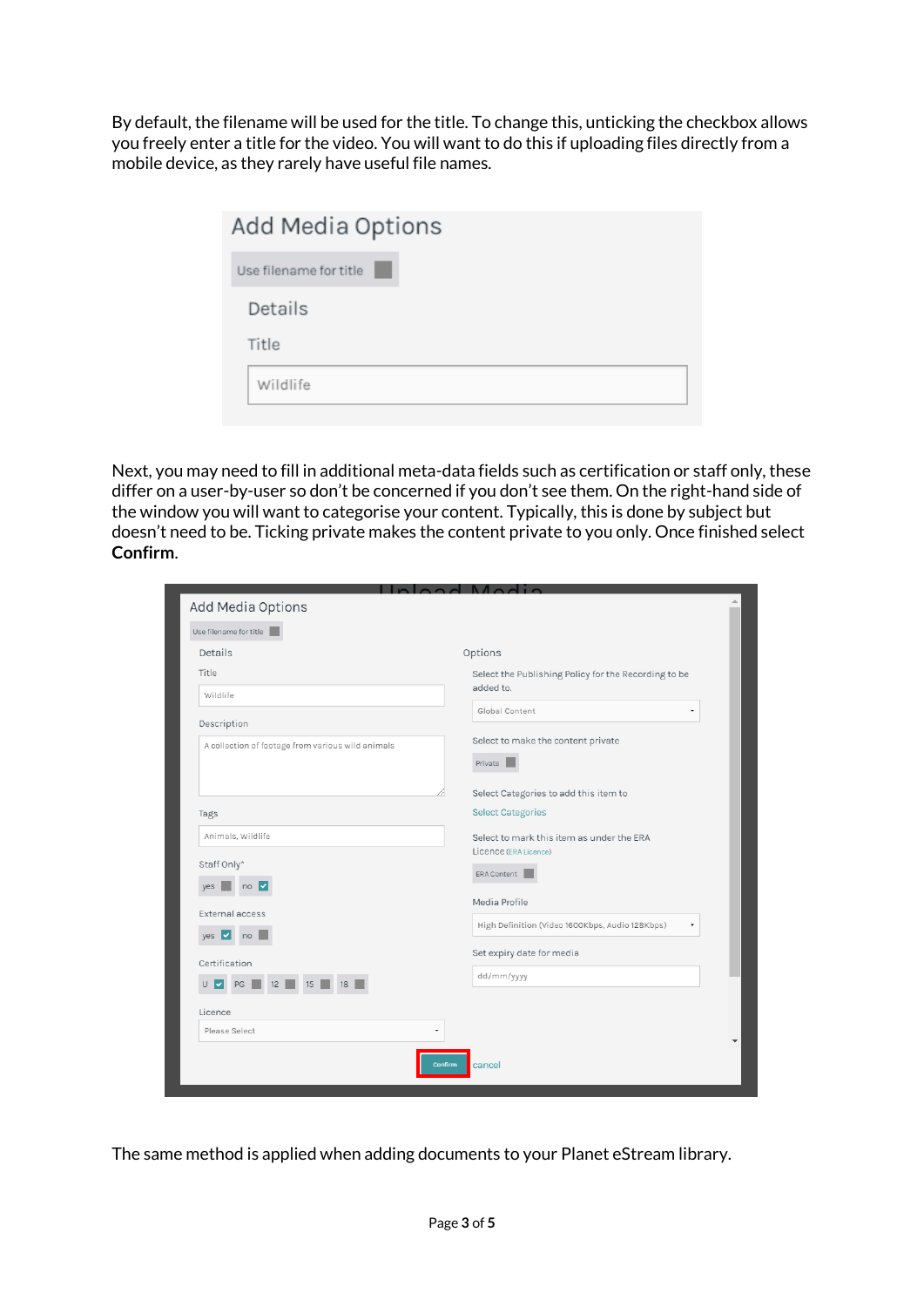The uploading of External Links and YouTube embeds is a little different. To add External Links or YouTube content click on the content type that you wish to add. You will be presented with the following window.

|                                       | $\times$ |
|---------------------------------------|----------|
| Add External Links                    |          |
|                                       |          |
| Add multiple links on new lines.      |          |
|                                       |          |
|                                       |          |
| Confirm                               |          |
| Hint:You can drag and drop files here |          |
|                                       |          |
|                                       |          |
|                                       |          |
|                                       |          |

From here, just copy and paste the URL of the web page you want to share into the text field. You are able to paste in multiple links which would look something like this:

|                                                                          | $\times$ |  |  |
|--------------------------------------------------------------------------|----------|--|--|
| Add External Links<br>Add multiple links on new lines.                   |          |  |  |
| https://www.bbc.co.uk/<br>https://www.bbc.co.uk/news/technology-52190667 |          |  |  |
| Confirm                                                                  |          |  |  |
| Hint:You can drag and drop files here                                    |          |  |  |

Once you have inlcuded all relevant links select **Confirm**. This will prompt you to run through the same steps as the other uploads. To add YouTube embeds the process is exactly the same as when adding external links. Locate the YouTube video you wish to embed and then copy and paste the URL at the top into the text field.